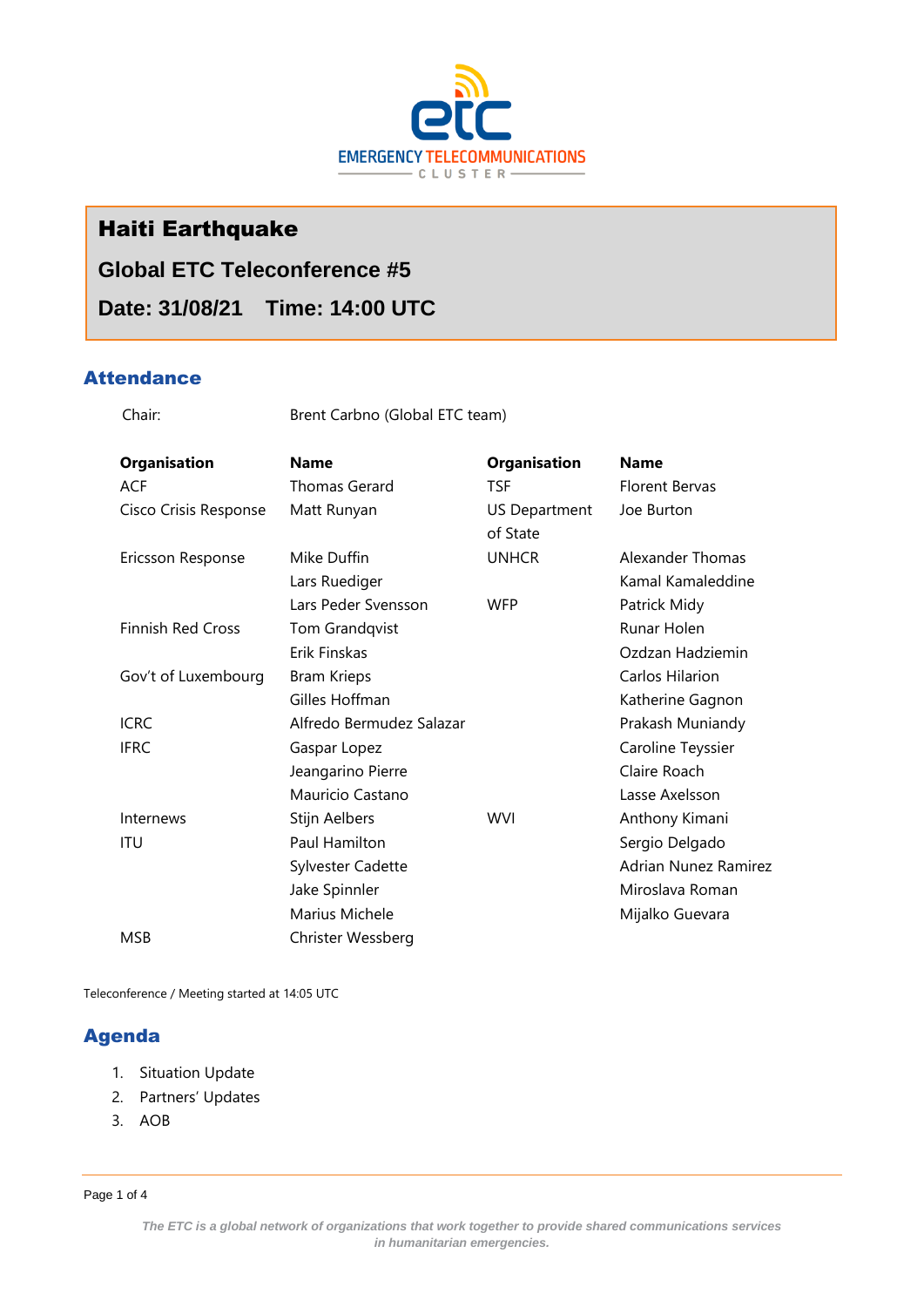

### Minutes

#### **1. Situation update**

- Runar Holen, ETS coordinator, conducted a mission to Les Cayes last week where he met with local NGO and UN agency staff and managers, and hosted an in-person meeting of the ICT Working Group at the sub-OSOCC that was attended by 6 local actors. A WhatsApp group has been created for informal coordination and information sharing amongst partners involved in the ICT response. To be added to the group, please contact [Haiti.ETS@wfp.org.](mailto:Haiti.ETS@wfp.org)
- All partners are encouraged to share information on local GSM coverage from local ISPs with the ETS coordinator through the WhatsApp group or the **Haiti.ETS@wfp.org** email.
- The ETS coordinator has meet with the management of several UN agencies in Haiti on the ground, including WFP, UNICEF, and UNDSS. There are discussions around the possibility of establishing a humanitarian hub, either separately or coordinated with UNICEF at their office in Les Cayes.
- The ETS has established a security communications radio network in Les Cayes with the help of WFP, emergency.lu, and UNDSS. A WFP FITTEST technician installed the repeater loaned out by emergency.lu with antenna and cables provided by UNDSS. The repeater was installed on 29 August at a lower location but was moved to higher ground to improve coverage. The latest coverage tests show that from this location the repeater can cover the town of Les Cayes and the airport. This is a temporary installation while the team awaits access to a permanent installation site.
- UNDSS has a radio room and operators in Port-au-Prince that will be the focus radio room for security communications, whether through radio or satellite.
- The ETS is planning to implement a security communications radio network also in Jeremie with equipment and support from UNDSS. Other humanitarian operational locations (such as Miragoane) may also require such radio communications services.
- The ETS is looking at eventual requirements to provide radio-technical support (programming of radios, support of mobile radio installation, etc.) for NGOs and partners going forward.
- A TESS (Telecommunications Security Standards) assessment conducted in July 2019 identified recommendations to improve security communications in Haiti using different type of solutions. The ETS will aim to support the implementation of the recommendations that have not yet been completed and that can support the response in coordination with UNDSS.
- The ETS is also looking at coordinating and supporting shared data communications requirements for humanitarians where gaps exist.
- Information is being collected on the support requirements of four community broadcast radio stations located in the affected area. These were previously rehabilitated with WFP support after Hurricane Mathew and have now again suffered, with building damage and equipment damages reported.

Page 2 of 4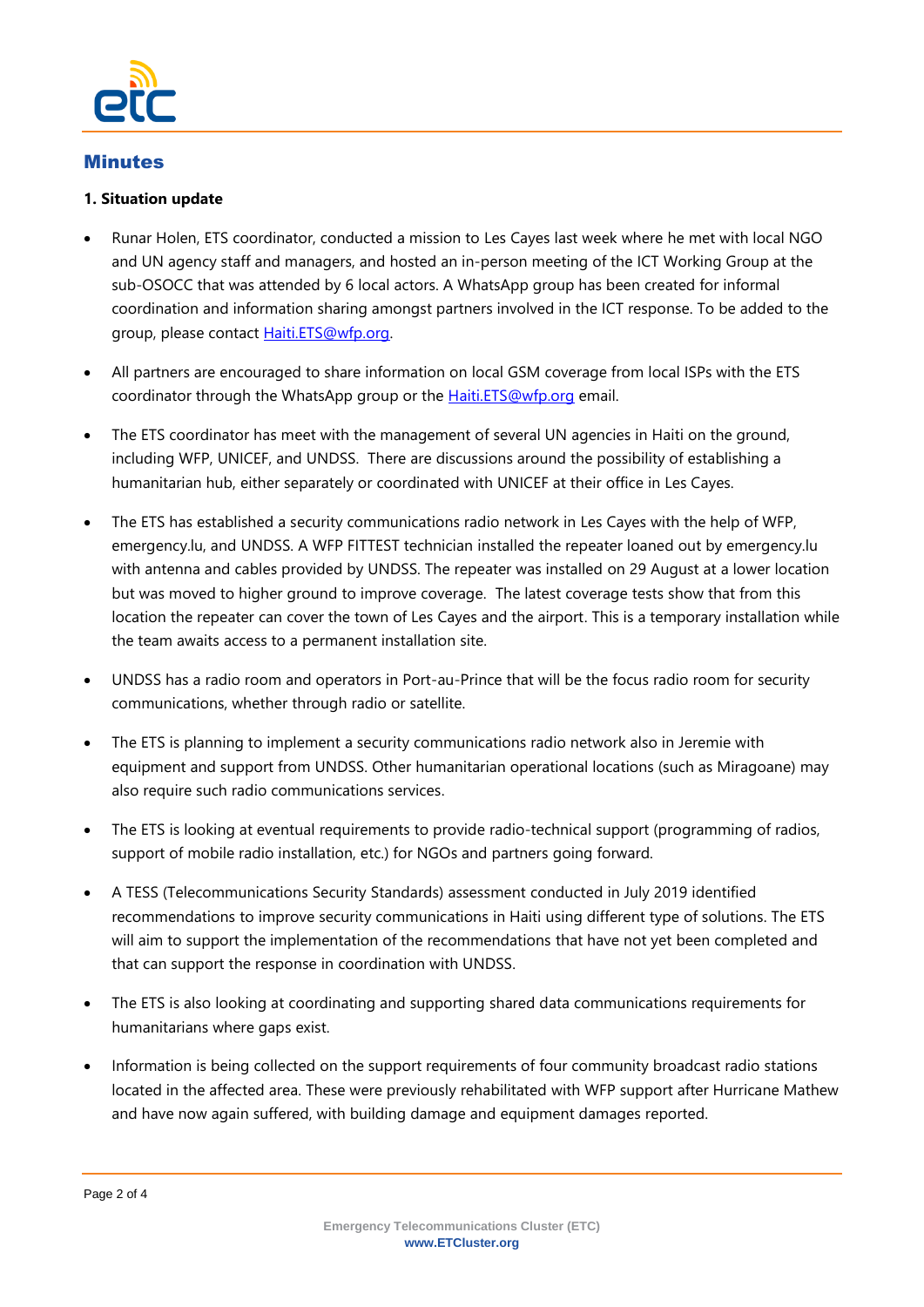

#### **2. Partners' Updates**

- Télécoms Sans Frontières (TSF) successfully extended connectivity from the sub-OSOCC in Les Cayes to the COUD. They also installed a solar-power back-up to reinforce the electrical needs with electricity otherwise provided through a WFP to COUN/COUD assistance program. TSF relied on assistance from emergency.lu and Ericsson Response personnel.
- TSF has been conducting itinerant operations in isolated communities in various communes of the South district (based out of Les Cayes) to assess connectivity needs and provide access through LTE mobile hotspots and satellite communications. TSF reports that in some of the more remote locations, populations never had voice or data communications even before the earthquake.
- Emergency.lu is working closely with TSF and Help.NGO to improve connectivity for the French Civil Protection unit at the water treatment plant in Cavaillon. Another emergency.lu staff member will be deploying to Haiti with additional equipment on 1 September.
- Ericsson Response is also supporting at the water treatment plant in Cavaillon and assisting with the expansion of networks at several locations in Les Cayes.
- The Finnish Red Cross' IT Telecoms Support Unit is operating in Port Salut and planning to establish a more permanent presence in Camp-Perrin. The team is looking into establishing Internet connectivity through Access Haiti and has identified a tower as a potential location for the installation of a repeater for Haitian Red Cross radio communications. Further information on this site will be shared once available. The IT Telecoms Support Unit is also planning to provide connectivity to the field hospital being established in Les Cayes.
- ITDRC has been providing Internet to responding organisations in Tivernil, Fond de Negres, Lambe, Maniche, Camp-Perrin, and the city of Les Cayes and supporting teams going on mission to rural areas with portable connectivity and telecommunications equipment. ITDRC is also providing communications support to small community groups organizing recovery efforts.
- MSB (the Swedish Civil Contingencies agency) is deploying another staff member to Haiti on 1 September.
- The Disaster Connectivity Map for Haiti, available [here,](https://www.itu.int/itu-d/tnd-map-public/dcm/) is being updated regularly to show the current state of the telecommunications network in the country. The map is an initiative of the International Telecommunications Union (ITU) and the ETC with support from the Global System for Mobile Communications Association (GSMA). Partners on the ground are encouraged to provide feedback on the accuracy of the map and download the SpeedChecker App (available for [android](https://play.google.com/store/apps/details?id=uk.co.broadbandspeedchecker&hl=en) or [iOS\)](https://apps.apple.com/gb/app/speed-checker/id658790195) to anonymously upload data to the DCM data gathering platform.

Teleconference / Meeting ended at 14:40 UTC

#### **Next Teleconference/ Meeting will be held on 07 September at: 14:00 UTC**

- 09:00 Panama
- 10:00 Port-au-Prince / New York
- 14:00 UTC